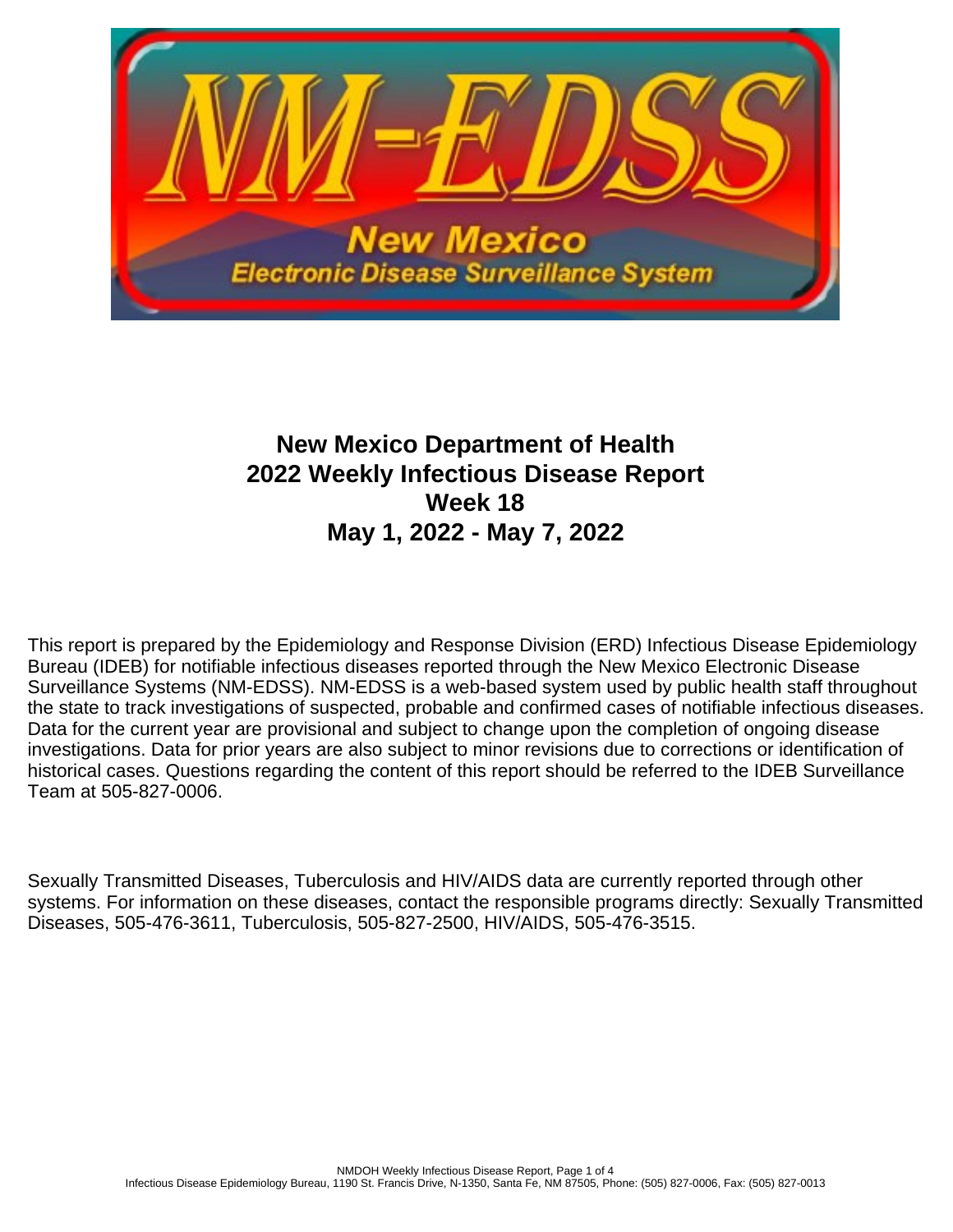## **Monthly Trends for Selected Notifiable Infectious Diseases As of May 7, 2022**

Includes probable and confirmed cases only.

Data for the current year are provisional and may change significantly upon the completion of ongoing investigations. Data for prior years are also subject to minor revisions due to corrections or identification of historical cases.

#### **Number of Reported Cases of Campylobacteriosis by Month**

#### **Number of Reported Cases of Salmonellosis by Month**









 **Number of Reported Cases of Shigellosis by Month**





 **Number of Reported Cases of Shiga toxin-producing E. coli by Month**







NMDOH Weekly Infectious Disease Report, Page 2 of 4<br>Infectious Disease Epidemiology Bureau, 1190 St. Francis Drive, N-1350, Santa Fe, NM 87505, Phone: (505) 827-0006, Fax: (505) 827-0013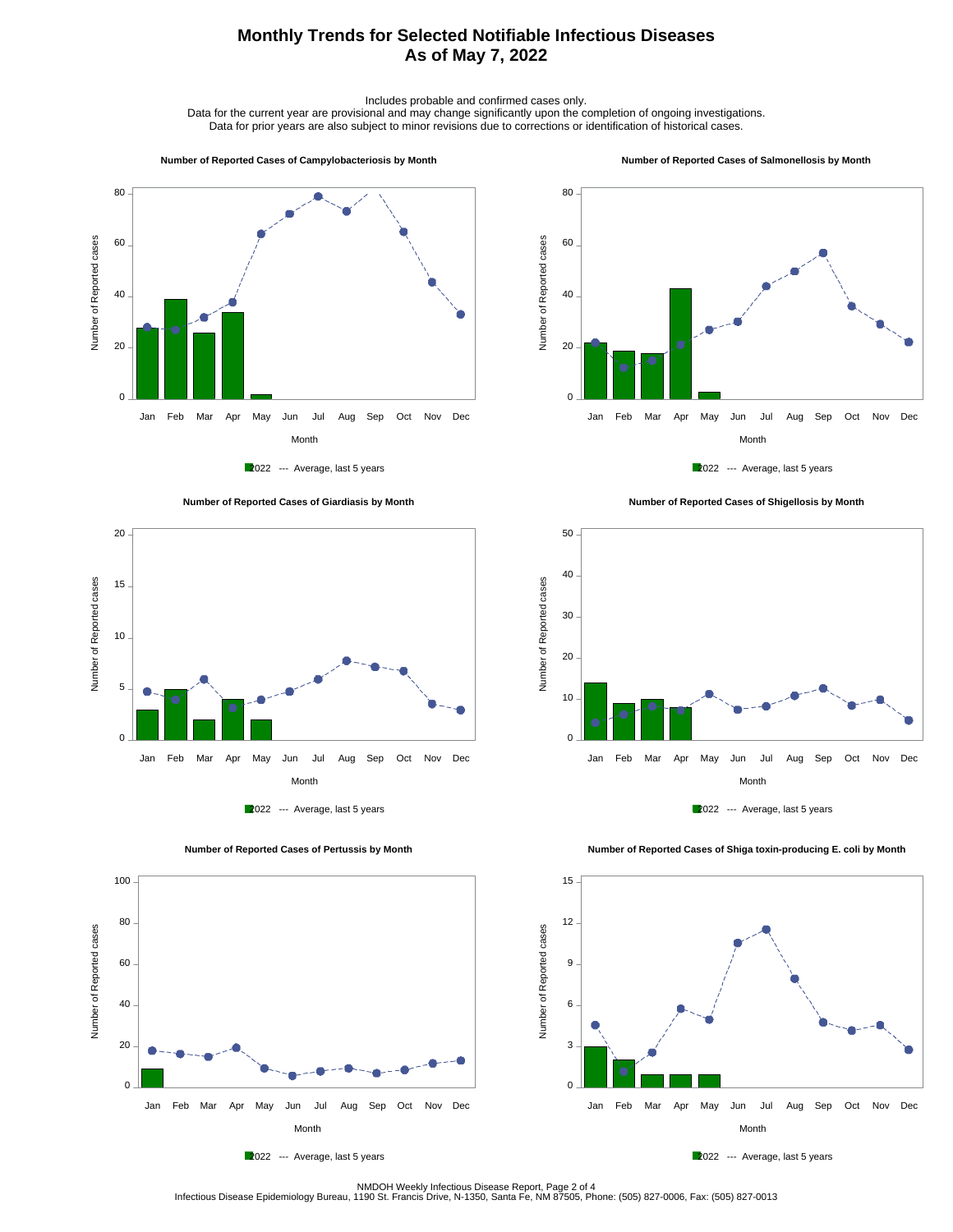## **Summary of Notifiable Infectious Diseases Reported to the New Mexico Electronic Disease Surveillance System (NM-EDSS) As of May 7, 2022**

Includes probable and confirmed cases only.<br>Data for the current year are provisional and may change significantly upon the completion of ongoing investigations.<br>Data for prior years are also subject to minor revisions due

| Condition                                         | <b>This</b><br>week | 5-year<br>weekly<br>average | Week<br>diff | Last 4<br>weeks | 5-year<br>4-week<br>average | Last 4<br>weeks<br>diff | <b>YTD</b><br>2022 | 5-year<br><b>YTD</b><br>average | <b>YTD</b><br>diff | Total<br>2021           | <b>Total</b><br>2020 |
|---------------------------------------------------|---------------------|-----------------------------|--------------|-----------------|-----------------------------|-------------------------|--------------------|---------------------------------|--------------------|-------------------------|----------------------|
| 2019 Corona Virus                                 | 1392                | 465                         | 927          | 4609            | 1814                        | 2795                    | 149434             | 10839                           | 138595             | 204310                  | 149492               |
| Acute flaccid myelitis                            | $\pmb{0}$           | $\mathsf 0$                 | 0            | 0               | $\pmb{0}$                   | $\pmb{0}$               | $\pmb{0}$          | 0                               | $\pmb{0}$          | 0                       | 0                    |
| Amebiasis                                         | 0                   | 0                           | 0            | 0               | 0                           | $\mathbf 0$             | $\pmb{0}$          | 0                               | $\mathbf 0$        | $\pmb{0}$               | 0                    |
| Botulism, foodborne                               | 0                   | 0                           | 0            | 0               | 0                           | $\mathbf 0$             | $\pmb{0}$          | 0                               | $\pmb{0}$          | 0                       | 0                    |
| Botulism, infant                                  | 0                   | 0                           | 0            | 0               | 0                           | $\mathbf 0$             | $\pmb{0}$          | 0                               | $\pmb{0}$          | $\overline{2}$          | $\mathbf{1}$         |
| Botulism, wound                                   | 0                   | $\mathsf 0$                 | $\pmb{0}$    | 0               | $\pmb{0}$                   | $\pmb{0}$               | $\pmb{0}$          | 0                               | $\pmb{0}$          | 5                       | $\mathbf{1}$         |
| <b>Brucellosis</b>                                | 0                   | $\pmb{0}$                   | 0            | 0               | 0                           | 0                       | 0                  | 0                               | $\pmb{0}$          | $\overline{2}$          | 0                    |
| Campylobacteriosis                                | 4                   | 12                          | -8           | 25              | 39                          | $-14$                   | 122                | 133                             | $-11$              | 662                     | 459                  |
| Chikungunya Virus                                 | 0                   | 0                           | 0            | 0               | 0                           | 0                       | $\pmb{0}$          | 0                               | $\mathbf 0$        | $\mathbf{1}$            | 0                    |
| Chikungunya non-neuroinvasive disease             | 0                   | 0                           | 0            | 0               | 0                           | 0                       | $\mathbf{1}$       | 0                               | $\mathbf{1}$       | 0                       | 0                    |
| Cholera                                           | 0                   | $\pmb{0}$                   | 0            | 0               | 0                           | $\mathbf 0$             | $\pmb{0}$          | 0                               | $\mathbf 0$        | $\mathbf{1}$            | 0                    |
| Colorado Tick Fever                               | 0                   | $\pmb{0}$                   | 0            | 0               | $\pmb{0}$                   | $\pmb{0}$               | $\pmb{0}$          | 0                               | $\pmb{0}$          | 0                       | 0                    |
| Cryptosporidiosis                                 | 1                   | $\mathbf{1}$                | 0            | 5               | 4                           | $\mathbf{1}$            | 19                 | 14                              | 5                  | 66                      | 36                   |
| Cyclosporiasis                                    | 0                   | 0                           | 0            | 0               | 0                           | $\mathbf 0$             | $\mathbf{1}$       | $\mathbf{1}$                    | $\pmb{0}$          | 12                      | 6                    |
| Cysticercosis (Taenia solium)                     | 0                   | 0                           | 0            | 0               | 0                           | 0                       | $\pmb{0}$          | $\mathbf{1}$                    | $-1$               | 0                       | $\mathbf{1}$         |
| Dengue Fever                                      | 0                   | $\mathsf 0$                 | 0            | 0               | $\pmb{0}$                   | $\pmb{0}$               | $\pmb{0}$          | 0                               | $\pmb{0}$          | 0                       | $\mathbf{1}$         |
| Ehrlichiosis, chaffeensis                         | 0                   | $\pmb{0}$                   | 0            | 0               | $\pmb{0}$                   | $\pmb{0}$               | $\pmb{0}$          | 0                               | $\pmb{0}$          | 0                       | 0                    |
| Giardiasis                                        | 2                   | $\mathbf{1}$                | $\mathbf{1}$ | 4               | 3                           | $\mathbf{1}$            | 18                 | 19                              | $-1$               | 39                      | 47                   |
| Group A Streptococcus, invasive                   | $\overline{7}$      | $\overline{7}$              | 0            | 23              | 25                          | $-2$                    | 148                | 130                             | 18                 | 370                     | 320                  |
| Group B Streptococcus, invasive                   | 1                   | 4                           | $-3$         | 14              | 15                          | $-1$                    | 60                 | 81                              | $-21$              | 216                     | 230                  |
| Haemophilus influenzae, invasive                  | $\pmb{0}$           | $\mathbf{1}$                | $-1$         | $\mathbf{1}$    | 3                           | $-2$                    | 13                 | 19                              | -6                 | 21                      | 29                   |
| Hansen disease (Leprosy)                          | 0                   | $\pmb{0}$                   | 0            | 0               | $\pmb{0}$                   | $\pmb{0}$               | $\pmb{0}$          | 0                               | $\pmb{0}$          | 0                       | 0                    |
| Hantavirus pulmonary syndrome                     | 0                   | 0                           | 0            | 0               | 0                           | $\mathbf 0$             | 0                  | $\mathbf{1}$                    | $-1$               | 1                       | $\mathbf{1}$         |
| Hemolytic uremic synd, postdiarrheal              | 0                   | 0                           | 0            | 0               | 0                           | $\mathbf 0$             | $\pmb{0}$          | 0                               | 0                  | 0                       | 0                    |
| Hepatitis A, acute                                | 0                   | $\mathbf{1}$                | $-1$         | 0               | 6                           | -6                      | $\pmb{0}$          | 19                              | $-19$              | 7                       | 9                    |
| Hepatitis B Viral Infection, Perinatal            | 0                   | $\pmb{0}$                   | 0            | 0               | $\pmb{0}$                   | $\pmb{0}$               | $\pmb{0}$          | 0                               | 0                  | $\overline{2}$          | 0                    |
| Hepatitis B virus infection, Chronic              | $\overline{7}$      | $\overline{2}$              | 5            | 18              | 10                          | 8                       | 55                 | 50                              | 5                  | 130                     | 104                  |
| Hepatitis B, acute                                | 0                   | 0                           | 0            | 0               | $\pmb{0}$                   | 0                       | $\pmb{0}$          | $\mathbf{1}$                    | $-1$               | 3                       | 0                    |
| Hepatitis C Virus Infection, chronic or resolved* | 18                  | 35                          | $-17$        | 126             | 134                         | -8                      | 634                | 657                             | $-23$              | 515                     | 304                  |
| Hepatitis C, acute                                | 0                   | $\mathsf 0$                 | 0            | 0               | $\overline{2}$              | $-2$                    | 8                  | 7                               | $\mathbf{1}$       | 0                       | $\mathbf{1}$         |
| Hepatitis E, acute                                | 0                   | $\pmb{0}$                   | 0            | 0               | $\pmb{0}$                   | 0                       | $\mathsf 0$        | 0                               | $\mathsf 0$        | 0                       | $\mathsf 0$          |
| Influenza-associated Pediatric Mortality          | 0                   | $\mathsf 0$                 | 0            | $\mathbf{1}$    | $\pmb{0}$                   | $\mathbf{1}$            | $\mathbf{1}$       | $\overline{\mathbf{c}}$         | $-1$               | 0                       | 3                    |
| Legionellosis                                     | 0                   | $\mathsf 0$                 | 0            | $\mathbf{1}$    | $\mathbf{1}$                | 0                       | 8                  | 5                               | 3                  | 22                      | 17                   |
| Listeriosis                                       | 0                   | 0                           | 0            | 0               | 0                           | 0                       | $\mathbf{1}$       | $\mathbf{1}$                    | $\mathbf 0$        | 3                       | 4                    |
| Lyme disease                                      | 0                   | $\mathsf 0$                 | 0            | 0               | $\pmb{0}$                   | $\mathsf 0$             | $\pmb{0}$          | 0                               | $\pmb{0}$          | $\overline{\mathbf{c}}$ | 0                    |
| Malaria                                           | 0                   | $\pmb{0}$                   | 0            | 0               | $\mathbf{1}$                | $-1$                    | 0                  | $\mathbf{1}$                    | $-1$               | $\mathbf{1}$            | $\mathbf{1}$         |

\*Data are affected by significant reporting delays